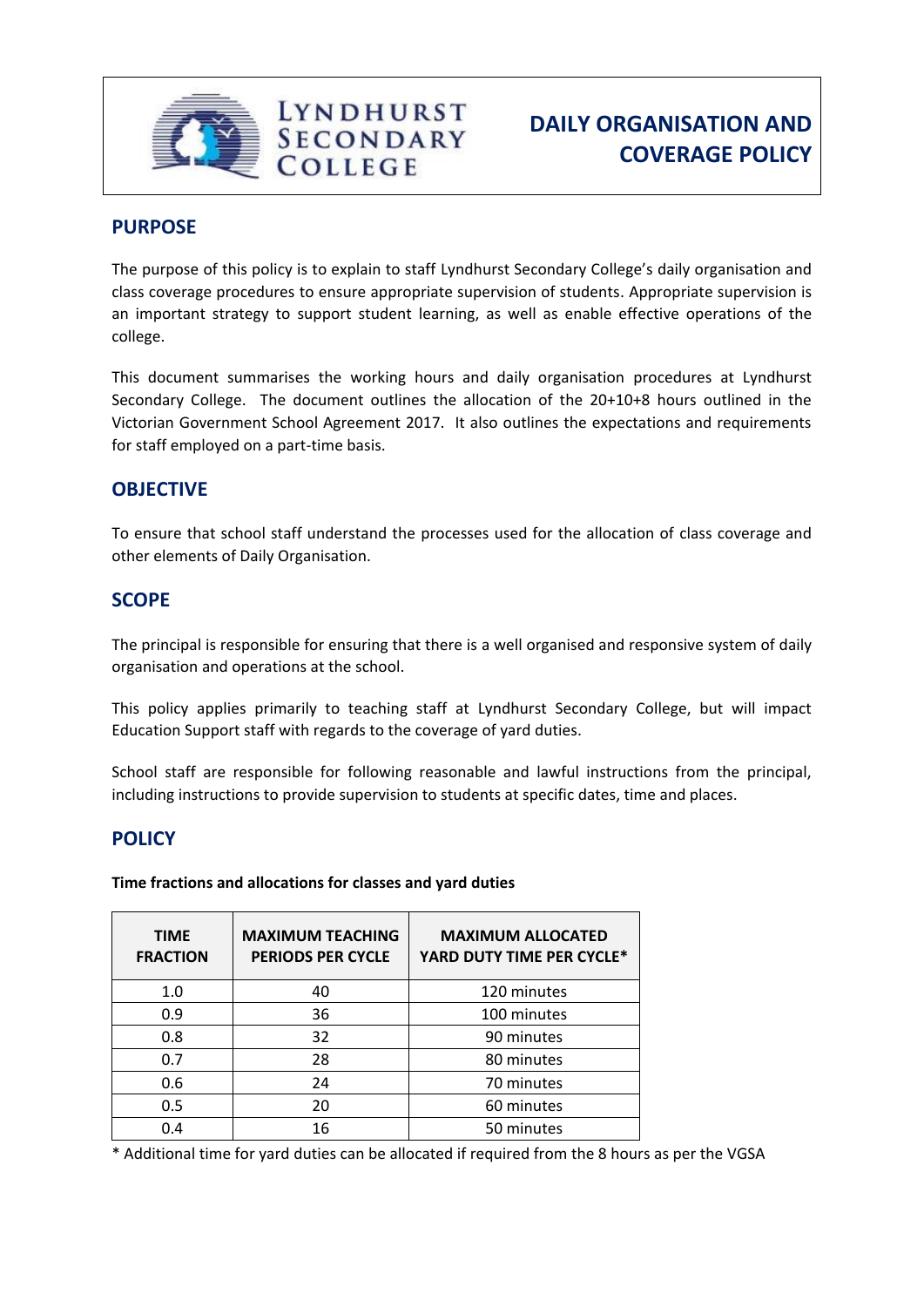### **Working hours and breaks**

The working day from Monday to Friday is 8.30am to 3.30pm each day for teaching staff with 2 afternoon meetings scheduled from 3.20pm to 4.20pm. Staff in PORs or leadership roles will have additional meetings considered to be part of their POR or leadership role/s.

ES staff has specific start/finish times as outlined in their individual contracts and time fractions.

| Monday   | 8.30am to 8.50am: Staff Briefing                | 3.20pm: Staff Meeting/PLC/Other |
|----------|-------------------------------------------------|---------------------------------|
|          | (All staff)                                     | (Teaching staff only)           |
| Tuesday  | 8.30am to 8.50am: Case Management Meeting       |                                 |
|          | (Staff of particular students/year levels only) |                                 |
| Thursday | 8.30am to 8.50am: Snapshot PL                   | 3.20pm: Staff Meeting/PLC/Other |
|          | (All staff)                                     | (Teaching staff only)           |

Compulsory meetings for staff are scheduled at the following days and times:

Teachers are entitled to a paid lunch break of not less than thirty minutes free from assigned duties between the hours of 11:30am to 2:30pm.

An education support class employee is entitled to an unpaid lunch break where they are free from assigned duties between the hours of 11:30am to 2:30pm.

### **Whole school event attendance**

When a whole school event is scheduled (e.g. whole school assemblies, sports carnivals), staff are all expected to be in attendance for the duration of the event. Part-time staff are expected to attend whole school events on their scheduled work days for the full duration.

Teaching staff are expected to be available for the day of Learning Conferences. Part-time staff will receive a day in lieu at a time that minimises disruption to student learning if Learning Conferences fall on their rostered day off.

ES staff hours may be varied to attend Learning Conferences, but will not exceed the hours typically worked on that day.

#### **Coverage of classes and cancellations**

In the event of teacher absence, classes will be covered by either an LSC teacher or Casual Relief Teacher (CRT) for all year levels except Year 12 VCE classes (unless specifically requested by the teacher). The exception to this is combined Year 11 and 12 classes, which will be covered to enable continuity for all students in the combined class.

All teachers must leave sufficient, meaningful work for cover teachers. This includes clear lesson plans in the Lesson Plan section on Compass. Lesson plans must use the prescribed format and be clear for staff and students to follow. Staff must also ensure all resources required for the lesson are available (hard copy or electronic). Further information should be left for the teacher if required in the Teacher Notes section on Compass – this is only visible to staff members, not students.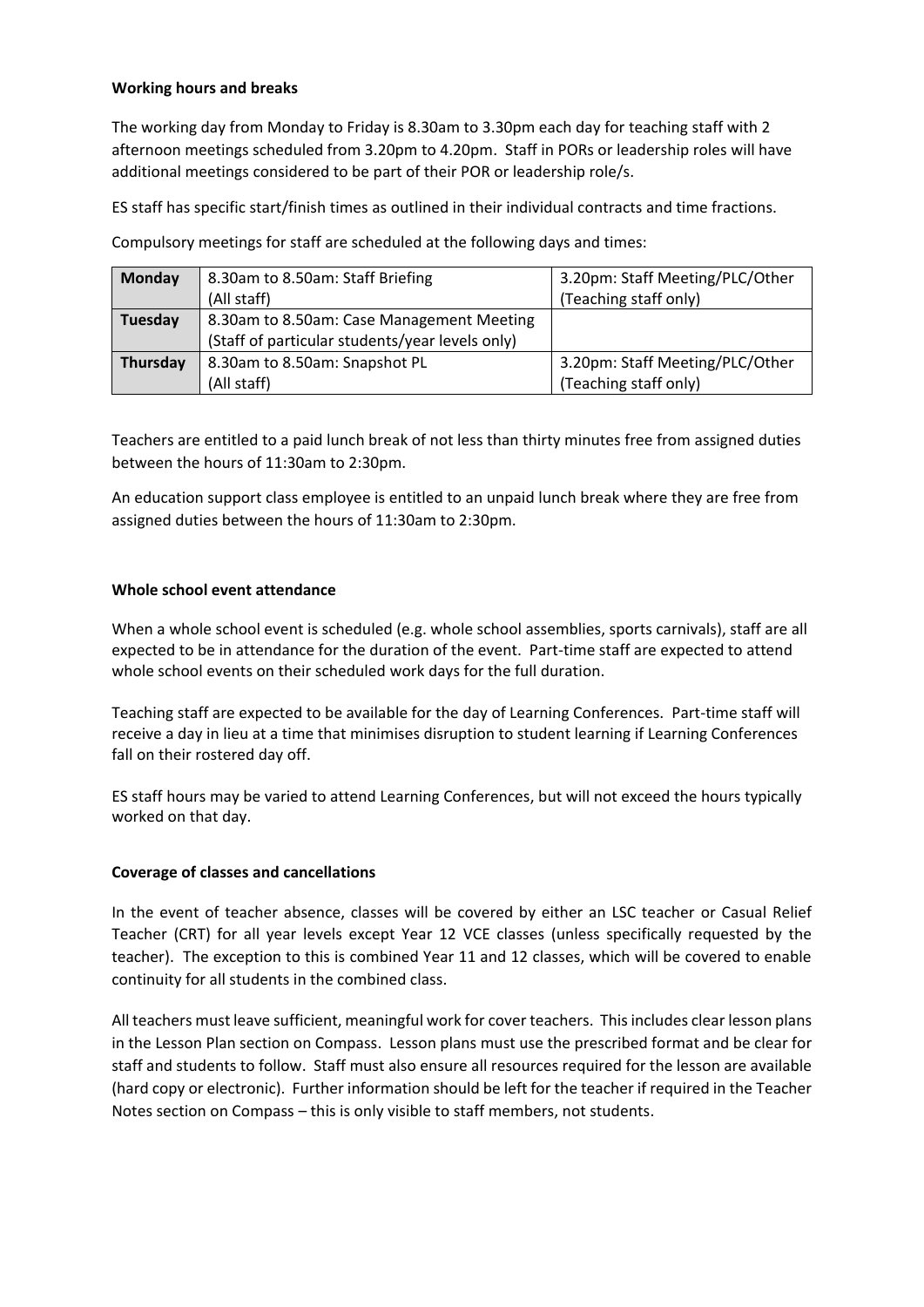In the event of staffing shortages, the Principal or delegate may require additional classes to not be covered. In the event this occurs, the following process for non-replacement of classes will be used:

- 1. Year 12 VCE classes
- 2. Year 12 VCAL classes
- 3. Year 11 VCE classes
- 4. Year 11 VCAL classes

Classes that are not being covered will be moved into the Senior Study Area. Students are expected to meet a staff member there to have their names marked off on the roll before working independently in the space. In the event additional space is required, students will be moved into the Library space to work on lesson plans independently.

Students with no coverage of their class Period 5 will have the option of signing out at the start of lunchtime and returning home to work on their lesson plan independently. Students choosing to sign out must do so using the Compass Kiosk or with a staff member at the main office.

#### **Use of in lieus, underloads and extras**

Lyndhurst Secondary College operates on a 2 week cycle. As a result of this, extras and underloads will be able to be used at any stage of the 2 week cycle. Where possible, the Daily Organiser will allocate the additional class in the week with less face to face time. However, the total face to face time will be averaged over the 2 week cycle and cannot exceed 40 hours for full time staff (pro-rata for part-time staff).

In the event of coverage being required, the following priorities shall be used:

- 1. Use of in lieus (in the event of class cancellations)
- 2. Use of underload periods of staff
- 3. Use of 'extras' for staff
- 4. Use of CRTs

Where events such as year level camps and excursions lead to class cancellations, staff are able to receive in lieus on the day they typically had the class that has been cancelled. Where these are available, they are a priority to use.

Full time teaching staff are considered to be 'fully allocated' if they are teaching the maximum allocation of 2400 minutes per cycle (40 x 60 minute periods per cycle). Staff who do not have a full allotment of 40 periods will be available for coverage utilising remaining periods.

The allocation of underloads and extras will be done with the aims of fairness and equity across the staff. Staff currently underloaded significantly or those that qualify for in lieu periods will be prioritised to receive underloads to ensure underloads are effectively utilised. The Daily Organiser aims to not allocate Periods 1-4 and recess duty without a break where possible.

To enable class coverage, a teacher may be removed from their yard duty at lunchtime in order to take an underload or extra class. This should only be considered in the event of staffing shortages.

The Daily Organiser is responsible for maintaining a spreadsheet of classes and yard duties allocated each cycle. This will be published to staff in the week following the conclusion of the cycle with the aim of having a transparent process of allocating in lieus, underloads and extras.